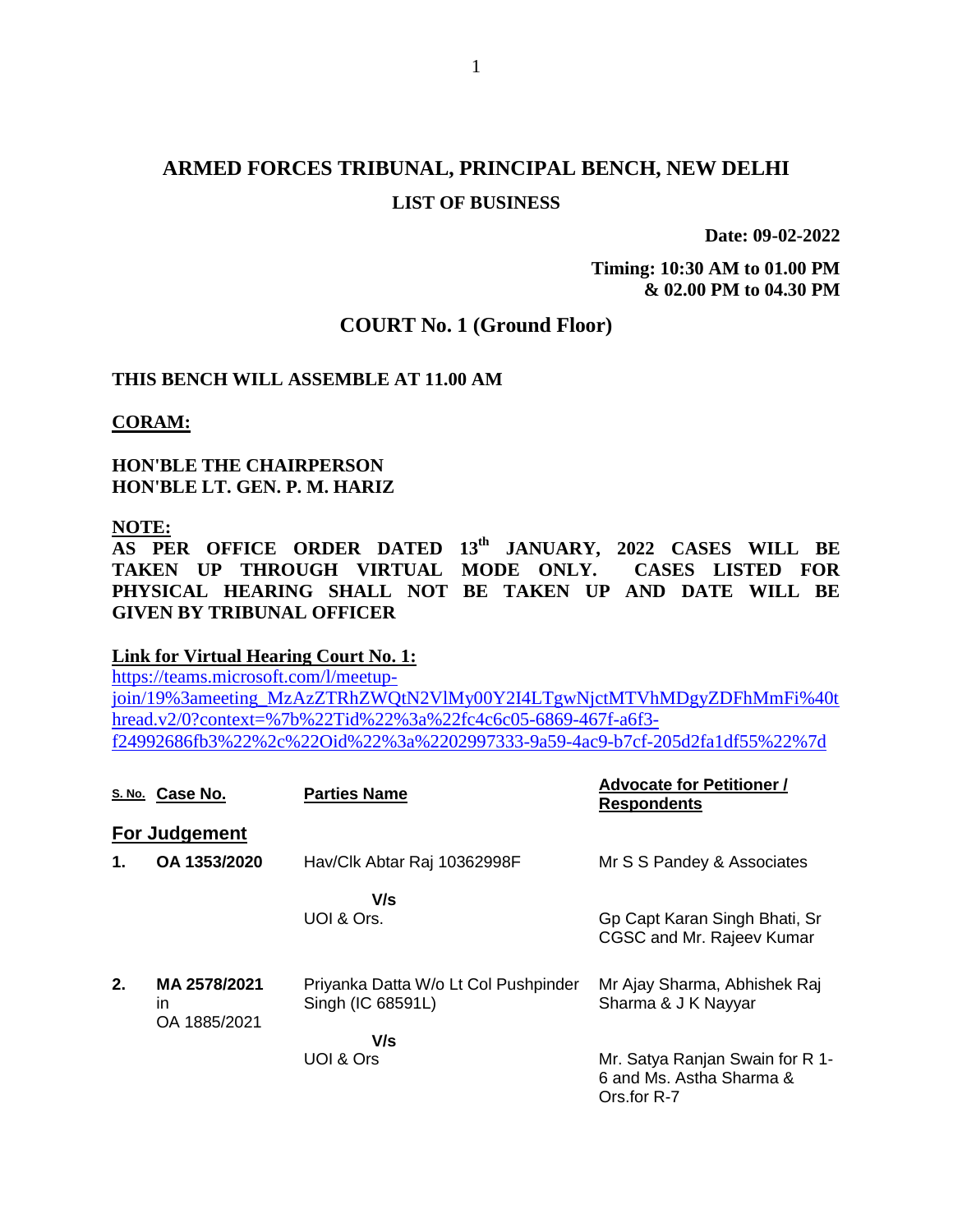| 3.          | RA 26/2021<br>with OA                | UOI & Ors                                                              | Mr. Satya Ranjan Swain                                  |
|-------------|--------------------------------------|------------------------------------------------------------------------|---------------------------------------------------------|
|             | 1885/2021                            | V/s<br>Priyanka Datta W/o Lt Col Pushpinder<br>Singh (IC 68591L).      | Mr Ajay Sharma & Ors.                                   |
| <b>WITH</b> |                                      |                                                                        |                                                         |
| 4.          | MA 3073/2021<br>with OA<br>1885/2021 | Priyanka Datta W/o Lt Col Pushpinder<br>Singh (IC-68591L)<br>V/s       | Mr Aajy Sharma, Abhishek Raj<br>Sharma & J K Nayyar     |
|             |                                      | UOI & Ors                                                              | Mr. Satya Ranjan Swain                                  |
|             | <b>ADMISSION MATTERS</b>             |                                                                        |                                                         |
| 5.          | OA 1706/2021                         | Ex Sub Shankar Bepari (JC 730702-A) Mr Ajit Kakkar & Associates        |                                                         |
|             |                                      | V/s                                                                    |                                                         |
|             |                                      | UOI & Ors.                                                             | Mr. Ashok Chaitanya                                     |
| 6.          | OA 101/2022                          | (23128 S) Flt Lt Anjali Sharma (Retd)                                  | Mr Bharat Singh                                         |
|             |                                      | V/s<br>UOI & Ors.                                                      | None                                                    |
| 7.          | OA 102/2022<br>with<br>MA 142/2022   | Wg Cdr Simran Chopra (29805-A) &<br>Ors.                               | Mr Jaideep Singh, Kartik Dabas<br>& Adwait Singh Sirohi |
|             |                                      | V/s                                                                    |                                                         |
|             |                                      | UOI & Ors.                                                             | None                                                    |
| 8.          | OA 103/2022<br>(OA 55/2021 RB,       | L/Nk Kiranmoy Sanyal (15180300N)                                       | Mr Rajiv Manglik                                        |
|             | Kolkata)                             | V/s<br>UOI & Ors.                                                      | Mr Ashok Chaitanya                                      |
| 9.          | OA 105/2022                          | Maj Kumar Vinayak (IC 80718 P)                                         | Mr Piyush Thakram & Udghosh                             |
|             |                                      | V/s                                                                    |                                                         |
|             |                                      | UOI & Ors.                                                             | None                                                    |
| 10.         | OA 106/2022<br>with<br>MA 152/2022   | (21015087 P) rect (Sol GD) Ravikant<br>Singh (Dismissed)               | Mr Sidharth Sarthi & Mr Suprabh<br>Kumar                |
|             |                                      | V/s                                                                    |                                                         |
|             |                                      | UOI & Ors.                                                             | None                                                    |
| 11.         | OA 107/2022<br>with<br>MA 153/2022   | (IC 43407 K) Maj Gen Surender<br>Pavamani AVSM SM (Retd) & Ors.<br>V/s | Mr Rahul Vyas & Mr Indra Sen<br>Singh                   |
|             |                                      | UOI & Ors.                                                             | None                                                    |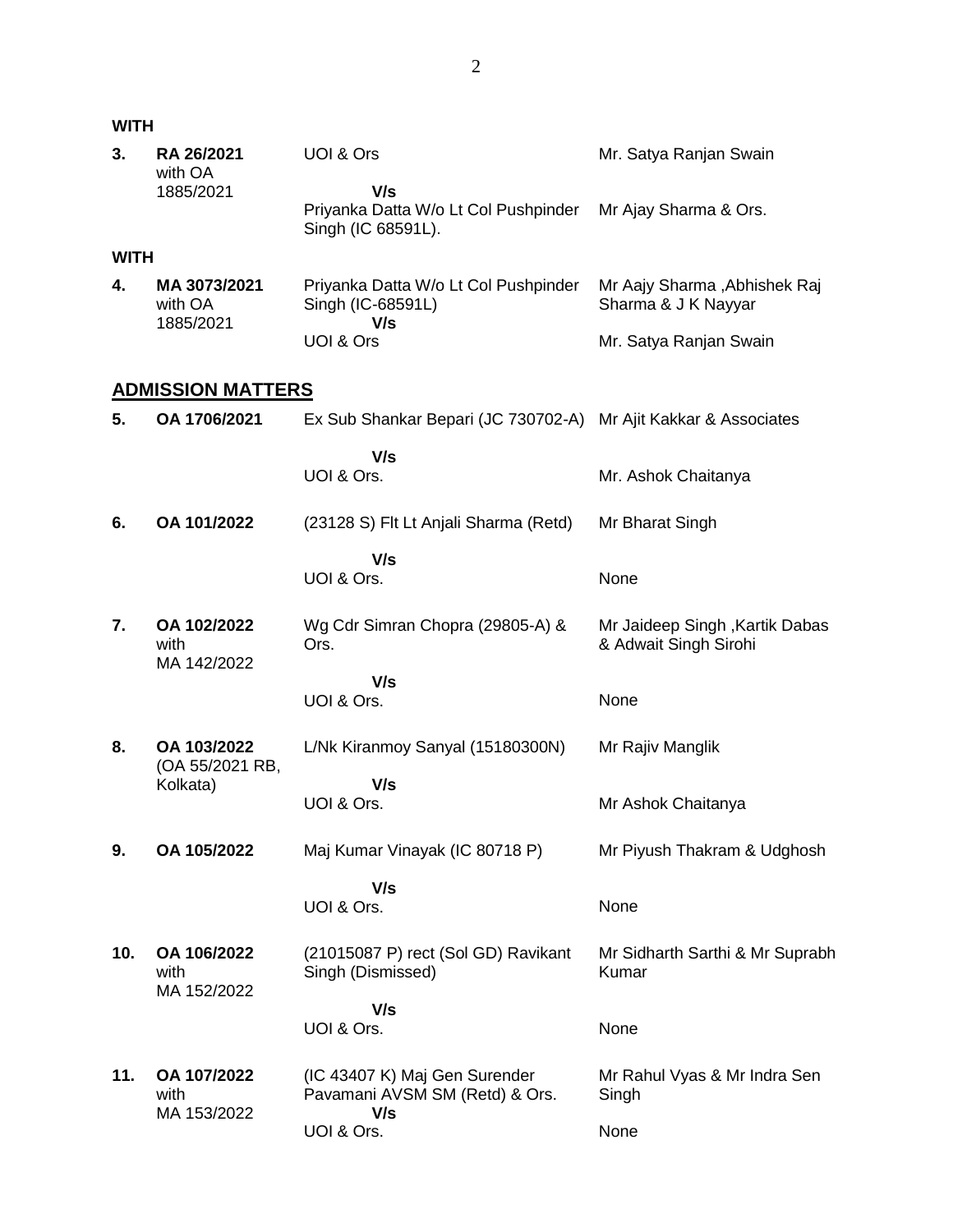| 12. | OA 108/2022<br>with<br>MA 155/2022 | (IC-35731 M) Maj Gen Shashi<br>Bhushan Asthana SM VSM (Retd) &<br>Ors. | Mr Indra Sen Singh & Mr Rahul<br>Vyas                         |
|-----|------------------------------------|------------------------------------------------------------------------|---------------------------------------------------------------|
|     |                                    | V/s<br>UOI & Ors.                                                      | None                                                          |
| 13. | OA 111/2022                        | (IC 57195 P) Col Jiju SG                                               | Mr Indra Sen Singh & Mr Rahul<br>Vyas                         |
|     |                                    | V/s<br>UOI & Ors.                                                      | None                                                          |
| 14. | OA 114/2022                        | (18150 T) AVM J Rajendra AVSM VSM Mr Ankur Chhibber                    |                                                               |
|     |                                    | V/s<br>UOI & Ors.                                                      | None                                                          |
|     | <u>MA (OTHERS)</u>                 |                                                                        |                                                               |
| 15. | MA 108/2022<br>in                  | Maj Gen Anil Kumar (V00398A)                                           | Mr Indra Sen Singh                                            |
|     | OA 2637/2021                       | V/s<br>UOI & Ors                                                       | Mr. Neeraj Sr. CGSC                                           |
| 16. | MA 127/2022<br>in                  | (SL 4298 M) Col Yaldhow Paulose                                        | Mr Indra Sen Singh                                            |
|     | OA 2062/2021                       | V/s<br>UOI & Ors                                                       | Dr. Vijendra Singh Mahndiyan                                  |
| 17. | MA 128/2022<br>ın                  | Capt Chandra Shekhar (Retd)                                            | Mr Dhruv Gautam                                               |
|     | OA 700/2017                        | V/s<br>UOI & Ors                                                       | Mr Prabodh Kumar                                              |
| 18. | MA 147/2022<br>ın                  | Cdr Jenson Mendez (05059-Y)                                            | Mr Deepak Jain                                                |
|     | OA 681/2021                        | V/s<br>UOI & Ors                                                       | None                                                          |
| 19. | MA 151/2022<br>ın                  | Maj Tarun Singh Kushwaha (NTR-<br>16872M)                              | Mr Alok Kishore                                               |
|     | OA 1623/2020                       | V/s<br>UOI & Ors                                                       | Dr. Vijendra Singh Mahndiyan                                  |
|     | <b>Pleadings Not Complete</b>      |                                                                        |                                                               |
| 20. | OA 1955/2019<br>with               | Lt Cdr Satwinder Singh (No 52386 H)                                    | Mr Rajiv Manglik                                              |
|     | MA 421/2020                        | V/s<br>UOI & Ors.                                                      | Gp Capt Karan Singh Bhati, Sr.<br>CGSC for R 1-4, & Ms. Seema |

Singh for R-5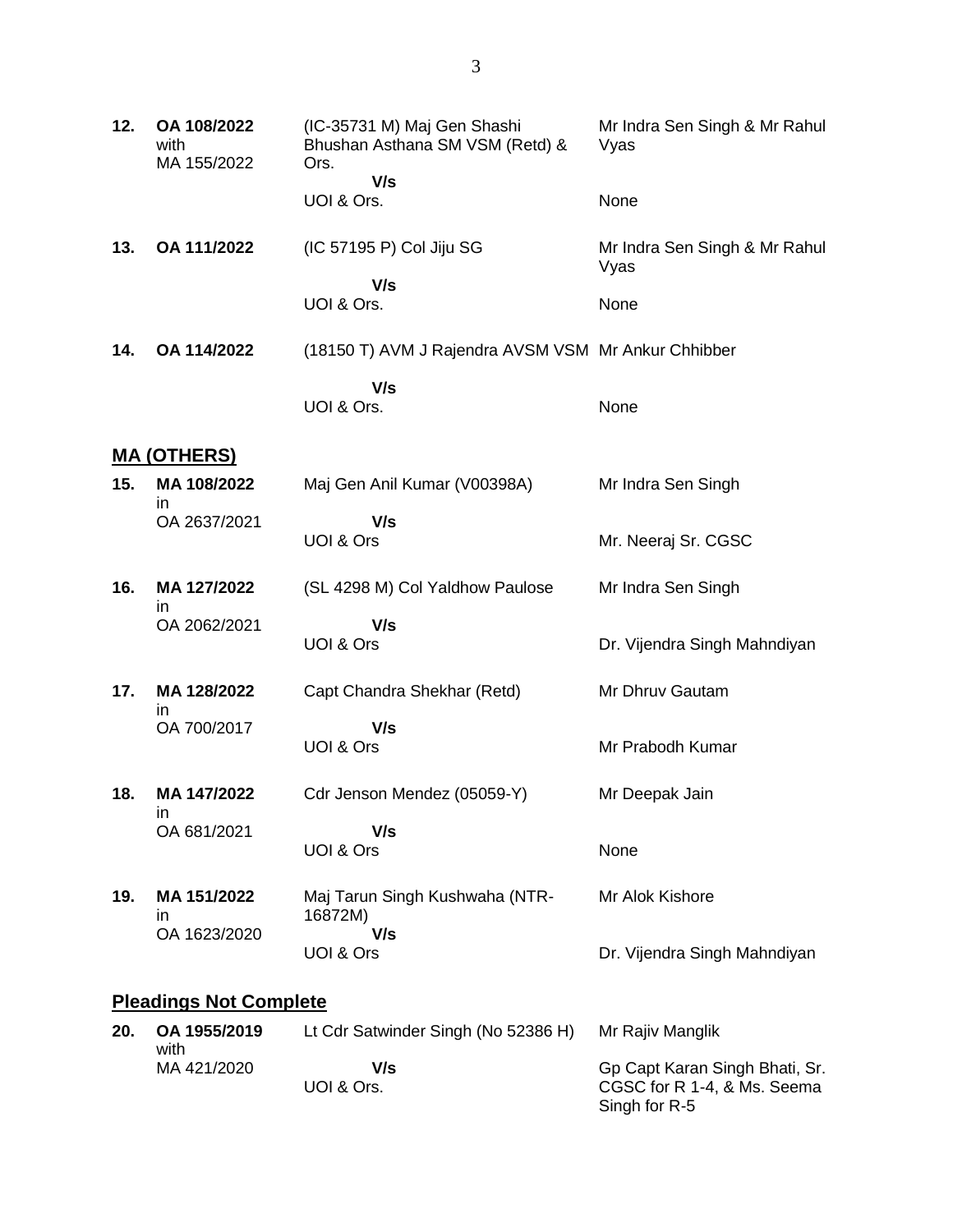| 21.         | OA (Appeal)<br>941/2020<br>with      | IC 42242K Maj Gen Debasish Roy<br>(Retd)          | Mr SS Pandey & Associates                    |
|-------------|--------------------------------------|---------------------------------------------------|----------------------------------------------|
|             | MA 3019/2021                         | V/s<br>UOI & Ors.                                 | Mr. Anil Gautam                              |
| 22.         | OA 1871/2021<br>with<br>MA 1866/2021 | Lt Col Anil Kumar Mishra (TC 31507<br>M)<br>V/s   | Mr Rajiv Manglik & Ankit Manglik             |
|             |                                      | UOI & Ors.                                        | Mr. Rajeev Kumar for R 1-2 &<br>None for R-3 |
| <b>WITH</b> |                                      |                                                   |                                              |
| 23.         | OA 1892/2021<br>with MA<br>1895/2021 | Lt Col Yende Nagendra Kumar (TC<br>31516K)<br>V/s | Mr Rajiv Manglik & Ankit Manglik             |
|             |                                      | UOI & Ors.                                        | Mr Neeraj, Sr CGSC                           |
| <b>WITH</b> |                                      |                                                   |                                              |
| 24.         | OA 1914/2021<br>with MA              | Lt Col Swarup Singh Kohli (TC 31503               | Mr Rajiv Manglik & Ankit Manglik             |
|             | 1935/2021 &<br>160/2022              | M)<br>V/s<br>UOI & Ors.                           | Gp Capt Karan Singh Bhati, Sr<br><b>CGSC</b> |
| <b>WITH</b> |                                      |                                                   |                                              |
|             |                                      |                                                   |                                              |

| 25. | OA 1915/2021 | (TC 31509 N) Lt Col R P Seran | Mr Rajiv Manglik & Mr Ankit |
|-----|--------------|-------------------------------|-----------------------------|
|     | with MA      | Senguttuvan                   | Manglik                     |
|     | 1936/2021 &  |                               |                             |
|     | 161/2022     | V/s                           |                             |
|     |              | UOI & Ors.                    | Dr Vijendra Singh Mahndiyan |
|     |              |                               |                             |

## **WITH**

162/2022

| 26. | OA 1916/2021<br>with MA | TC 31510 H Lt Col Shaji Joseph     | Mr Rajiv Manglik & Ankit Manglik        |
|-----|-------------------------|------------------------------------|-----------------------------------------|
|     | 1937/2021               | V/s<br>UOI & Ors.                  | Dr Vijendra Singh Mahndiyan             |
| 27. | OA 1872/2021<br>with    | Lt Col Uma Natha Gore (TC 31517 M) | Mr Rajiv Manglik & Mr. Ankit<br>Manglik |
|     | MA 1867/2021 &          | V/s                                |                                         |

UOI & Ors.

Dr. Vijendra Singh Mahndiyan for R 1-2 & None for R-3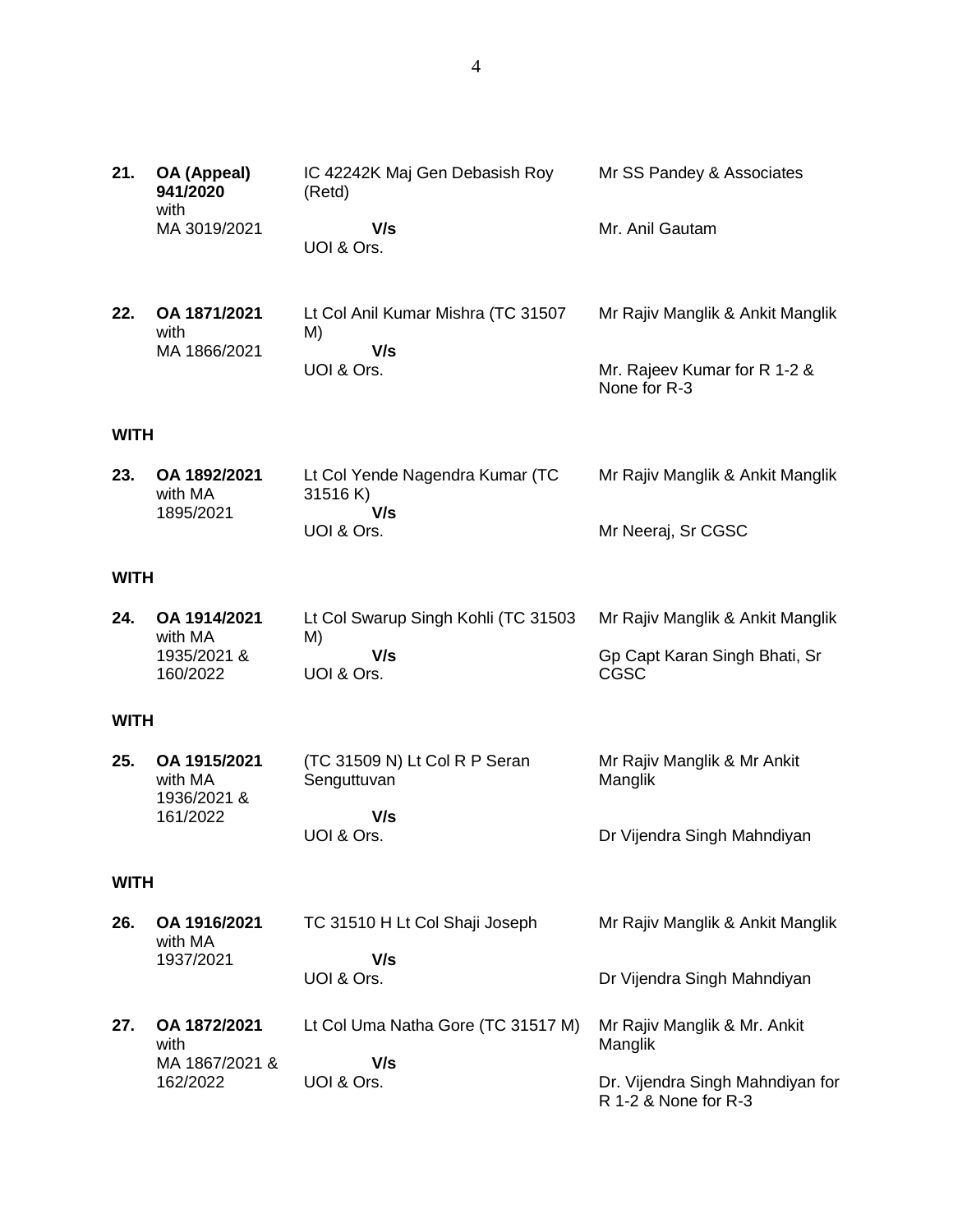| 28.         | OA 2575/2021<br>with<br>MA 2723/2021 &<br>2925/2021 | Maj (Retd) Lovendra Singh Chaudhary<br>(IC 63493 F)<br>V/s | Mr Sarthak Chaturvedi &<br>Vaibhav Maheshwari   |
|-------------|-----------------------------------------------------|------------------------------------------------------------|-------------------------------------------------|
|             |                                                     | UOI & Ors.                                                 | Mr S D Windlesh                                 |
|             | <b>FOR FINAL HEARING</b>                            |                                                            |                                                 |
| 29.         | OA 981/2016                                         | Lt Commander Harmeet Kaur                                  | Ms. Pooja Dhar                                  |
|             |                                                     | V/s<br>UOI & Ors.                                          | Mr Prabodh Kumar                                |
| 30.         | OA 1438/2021<br>with                                | (WS 00967H) Maj S Eswari                                   | Mr S S Pandey & Associates                      |
|             | MA 2767/2021                                        | V/s<br>UOI & Ors.                                          | Mr. Satya Ranjan Swain                          |
| 31.         | OA (Appeal)<br>2232/2021                            | Shri Hari Shankar Tiwari (JC 696415F<br>Ex Sub Maj) & Ors. | Mr Anand Kumar, Akshit Anand<br>& Rajan Agarwal |
|             |                                                     | V/s<br>UOI & Ors.                                          | Gp Capt Karan Singh Bhati, Sr<br>CGSC           |
| <b>WITH</b> |                                                     |                                                            |                                                 |
| 32.         | OA (Appeal)<br>2444/2021                            | Hav D.P. Sharma (15412489-W)                               | Mr Ajit Kakkar & Associates                     |
|             |                                                     | V/s<br>UOI & Ors.                                          | Gp Capt Karan Singh Bhati, Sr<br>CGSC           |
| WITH        |                                                     |                                                            |                                                 |
| 33.         | OA (Appeal)<br>2386/2021                            | Nk Dhadhal Surendra Kumar J<br>(15442357 X)                | Mr Ajit Kakkar & Associates                     |
|             |                                                     | V/s<br>UOI & Ors.                                          | Gp Cpat Karan Singh Bhati, Sr<br>CGSC           |
| 34.         | OA 2670/2021                                        | Cpl Ayush Maurya (No 949613-T)                             | Mr Ankur Chhibeer                               |
|             |                                                     | V/s<br>UOI & Ors.                                          | Mr Harish V Shankar                             |